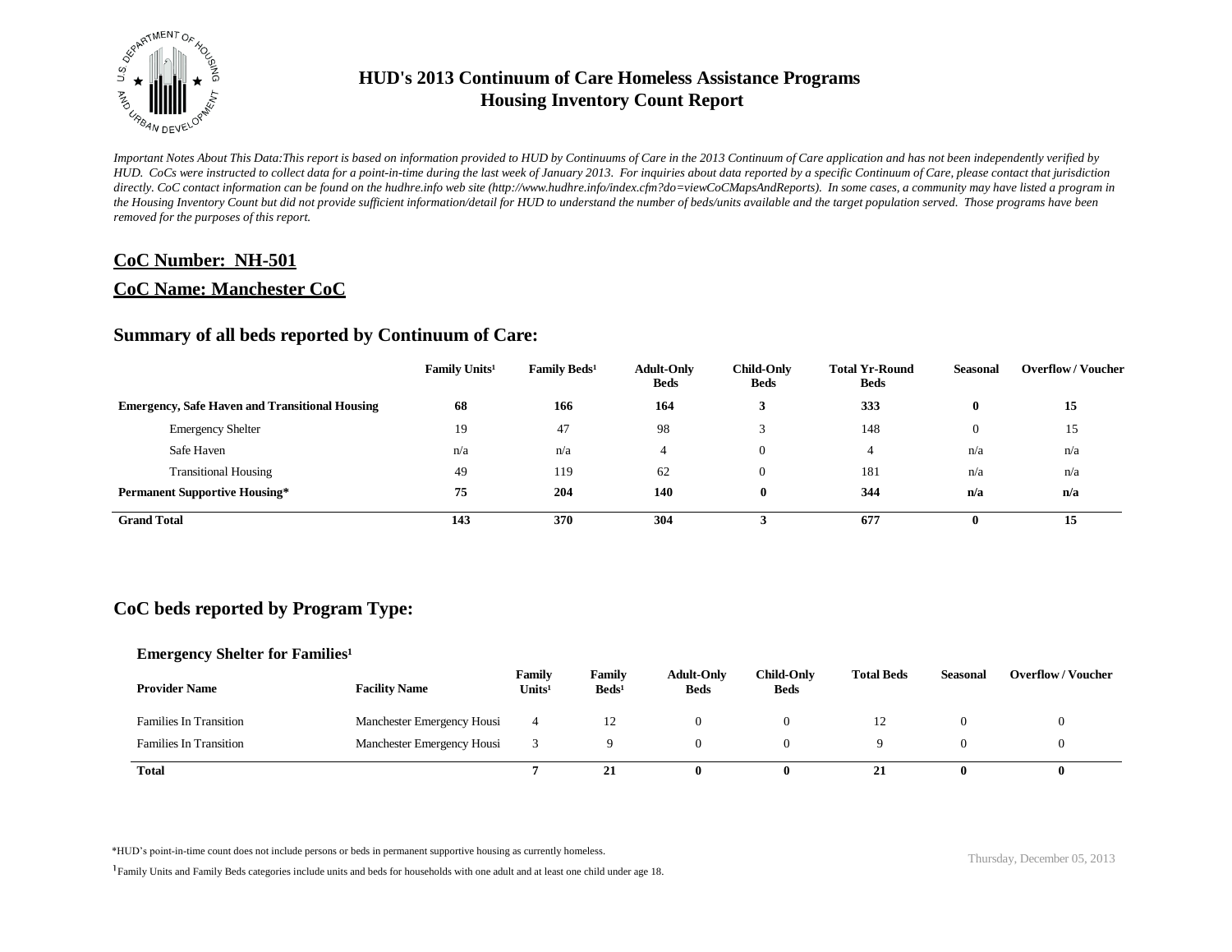

*Important Notes About This Data:This report is based on information provided to HUD by Continuums of Care in the 2013 Continuum of Care application and has not been independently verified by HUD. CoCs were instructed to collect data for a point-in-time during the last week of January 2013. For inquiries about data reported by a specific Continuum of Care, please contact that jurisdiction*  directly. CoC contact information can be found on the hudhre.info web site (http://www.hudhre.info/index.cfm?do=viewCoCMapsAndReports). In some cases, a community may have listed a program in *the Housing Inventory Count but did not provide sufficient information/detail for HUD to understand the number of beds/units available and the target population served. Those programs have been removed for the purposes of this report.*

### **Emergency Shelter for Mixed Populations**

| <b>Provider Name</b>          | <b>Facility Name</b>          | Family<br>Units <sup>1</sup> | Family<br>$\text{Beds}^1$ | <b>Adult-Only</b><br><b>Beds</b> | <b>Child-Only</b><br><b>Beds</b> | <b>Total Beds</b> | <b>Seasonal</b> | <b>Overflow/Voucher</b> |
|-------------------------------|-------------------------------|------------------------------|---------------------------|----------------------------------|----------------------------------|-------------------|-----------------|-------------------------|
| <b>Families In Transition</b> | Lowell Street Specialty Emerg |                              |                           |                                  | $\Omega$                         |                   |                 |                         |
| <b>Families In Transition</b> | Lowell Street Specialty Emerg | 10                           | 20                        |                                  | $\theta$                         | 20                |                 |                         |
| <b>YWCA</b>                   | Emily's Place                 |                              |                           |                                  |                                  |                   |                 |                         |
| <b>Total</b>                  |                               | 12                           | 26                        |                                  | 0                                | 31                | o               | ш                       |

#### **Emergency Shelter for Adult Individuals**

| <b>Provider Name</b>           | <b>Facility Name</b> | Family<br>Units <sup>1</sup> | Family<br>$\text{Beds}^1$ | <b>Adult-Only</b><br><b>Beds</b> | <b>Child-Only</b><br><b>Beds</b> | <b>Total Beds</b> | <b>Seasonal</b> | <b>Overflow/Voucher</b> |
|--------------------------------|----------------------|------------------------------|---------------------------|----------------------------------|----------------------------------|-------------------|-----------------|-------------------------|
| New Horizons for New Hampshire | Shelter              |                              | $\Omega$                  | 76                               |                                  | 76                |                 | ⊥ J                     |
| New Horizons for New Hampshire | Angie's              |                              |                           |                                  |                                  |                   |                 |                         |
| <b>Total</b>                   |                      |                              | 0                         | 93                               |                                  | 93                |                 | 15                      |

### **Emergency Shelter for Youth (Under 18 yrs.)**

| <b>Provider Name</b>      | <b>Facility Name</b> | Family<br>Units <sup>1</sup> | Family<br>$\text{Beds}^1$ | <b>Adult-Only</b><br><b>Beds</b> | <b>Child-Only</b><br><b>Beds</b> | <b>Total Beds</b> | <b>Seasonal</b> | <b>Overflow/Voucher</b> |
|---------------------------|----------------------|------------------------------|---------------------------|----------------------------------|----------------------------------|-------------------|-----------------|-------------------------|
| Child and Family Services | Safe House           |                              |                           |                                  |                                  |                   |                 |                         |
| <b>Total</b>              |                      |                              |                           |                                  |                                  |                   | 0               | 0                       |

#### **Safe Haven Adult Individuals**

| <b>Provider Name</b>                     | <b>Facility Name</b>     | Family<br>Units <sup>1</sup> | Family<br>$\text{Beds}^1$ | <b>Adult-Only</b><br><b>Beds</b> | <b>Child-Only</b><br><b>Beds</b> | <b>Total Beds</b> | Seasonal | <b>Overflow/Voucher</b> |
|------------------------------------------|--------------------------|------------------------------|---------------------------|----------------------------------|----------------------------------|-------------------|----------|-------------------------|
| <b>Helping Hands Outreach Ministries</b> | Gendron House-Safe Haven |                              |                           |                                  |                                  |                   | n/a      | n/a                     |
| <b>Total</b>                             |                          |                              |                           |                                  |                                  |                   | n/a      | n/a                     |

\*HUD's point-in-time count does not include persons or beds in permanent supportive housing as currently homeless.

<sup>1</sup>Family Units and Family Beds categories include units and beds for households with one adult and at least one child under age 18.

Thursday, December 05, 2013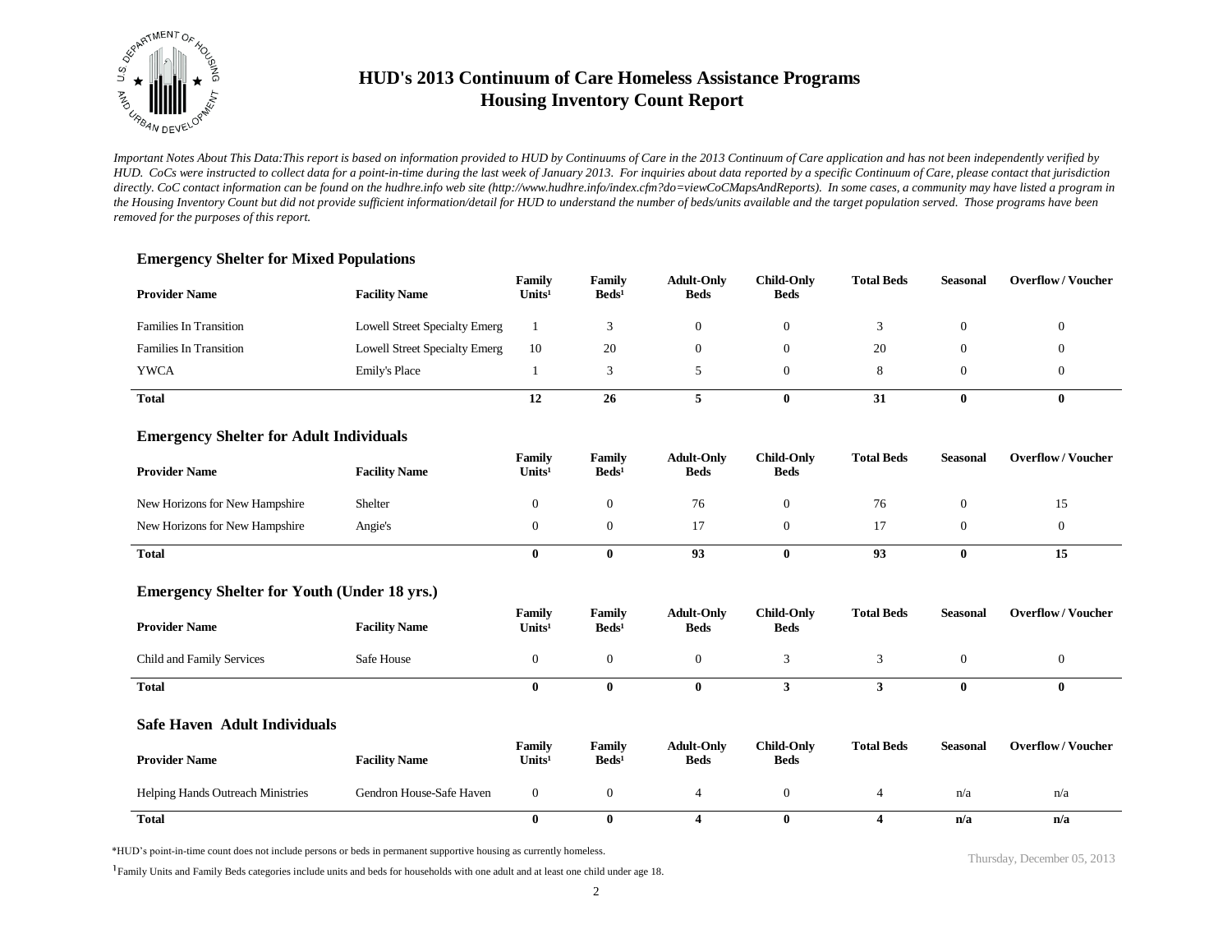

*Important Notes About This Data:This report is based on information provided to HUD by Continuums of Care in the 2013 Continuum of Care application and has not been independently verified by HUD. CoCs were instructed to collect data for a point-in-time during the last week of January 2013. For inquiries about data reported by a specific Continuum of Care, please contact that jurisdiction*  directly. CoC contact information can be found on the hudhre.info web site (http://www.hudhre.info/index.cfm?do=viewCoCMapsAndReports). In some cases, a community may have listed a program in *the Housing Inventory Count but did not provide sufficient information/detail for HUD to understand the number of beds/units available and the target population served. Those programs have been removed for the purposes of this report.*

#### **Transitional Housing for Mixed Populations**

| <b>Provider Name</b>          | <b>Facility Name</b>               | Family<br>Units <sup>1</sup> | Family<br>$\text{Beds}^1$ | <b>Adult-Only</b><br><b>Beds</b> | <b>Child-Only</b><br>Beds | <b>Total Beds</b> | Seasonal | <b>Overflow/Voucher</b> |
|-------------------------------|------------------------------------|------------------------------|---------------------------|----------------------------------|---------------------------|-------------------|----------|-------------------------|
| <b>Families In Transition</b> | Millyard II                        | 16                           | 34                        |                                  | 0                         | 37                | n/a      | n/a                     |
| <b>Families In Transition</b> | <b>Family Willows Transitional</b> | 12                           | 30                        |                                  | $\overline{0}$            | 30                | n/a      | n/a                     |
| <b>Families In Transition</b> | <b>Spruce Street</b>               |                              | 13                        |                                  | 0                         | 13                | n/a      | n/a                     |
| The Way Home                  | 214 Spruce Street                  | h                            | 19                        |                                  |                           | 20                | n/a      | n/a                     |
| <b>Total</b>                  |                                    | 39                           | 96                        |                                  | 0                         | 100               | n/a      | n/a                     |

#### **Transitional Housing for Adult Individuals**

| <b>Provider Name</b>                     | <b>Facility Name</b>               | Family<br>Units <sup>1</sup> | Family<br>$\text{Beds}^1$ | <b>Adult-Only</b><br><b>Beds</b> | <b>Child-Only</b><br><b>Beds</b> | <b>Total Beds</b> | <b>Seasonal</b> | <b>Overflow/Voucher</b> |
|------------------------------------------|------------------------------------|------------------------------|---------------------------|----------------------------------|----------------------------------|-------------------|-----------------|-------------------------|
| Child and Family Services                | <b>Transitional Living Program</b> | 6                            | 12                        | Q                                | $\theta$                         | 21                | n/a             | n/a                     |
| <b>Families In Transition</b>            | <b>Amherst Street</b>              | $\theta$                     | $\Omega$                  | Q                                | $\theta$                         | 9                 | n/a             | n/a                     |
| <b>Helping Hands Outreach Ministries</b> | HHOC                               | $\overline{0}$               | $\theta$                  | 20                               | $\theta$                         | 20                | n/a             | n/a                     |
| Liberty House                            | <b>Transitional Program</b>        | $\overline{0}$               | $\overline{0}$            | 10                               | $\theta$                         | 10                | n/a             | n/a                     |
| The Way Home                             | Rapid Re-housing                   | 4                            | 11                        | 10                               | $\theta$                         | 21                | n/a             | n/a                     |
| <b>Total</b>                             |                                    | 10                           | 23                        | 58                               | $\mathbf{0}$                     | 81                | n/a             | n/a                     |

#### **Permanent Supportive Housing for Families<sup>1</sup>**

| <b>Provider Name</b> | <b>Facility Name</b> | Family<br>Units <sup>1</sup> | Family<br>$\text{Beds}^1$ | <b>Adult-Only</b><br><b>Beds</b> | Child-Only<br><b>Beds</b> | <b>Total Beds</b> | <b>Seasonal</b> | <b>Overflow / Voucher</b> |
|----------------------|----------------------|------------------------------|---------------------------|----------------------------------|---------------------------|-------------------|-----------------|---------------------------|
| The Way Home         | 224 Spruce Street    |                              | 18                        |                                  |                           | 18                | n/a             | n/a                       |
| The Way Home         | Hanover -Hall-VA     |                              | 37                        |                                  |                           | 37                | n/a             | n/a                       |
| Total                |                      | 12                           | 55                        |                                  | $\mathbf{0}$              | --<br>55          | n/a             | n/a                       |

\*HUD's point-in-time count does not include persons or beds in permanent supportive housing as currently homeless.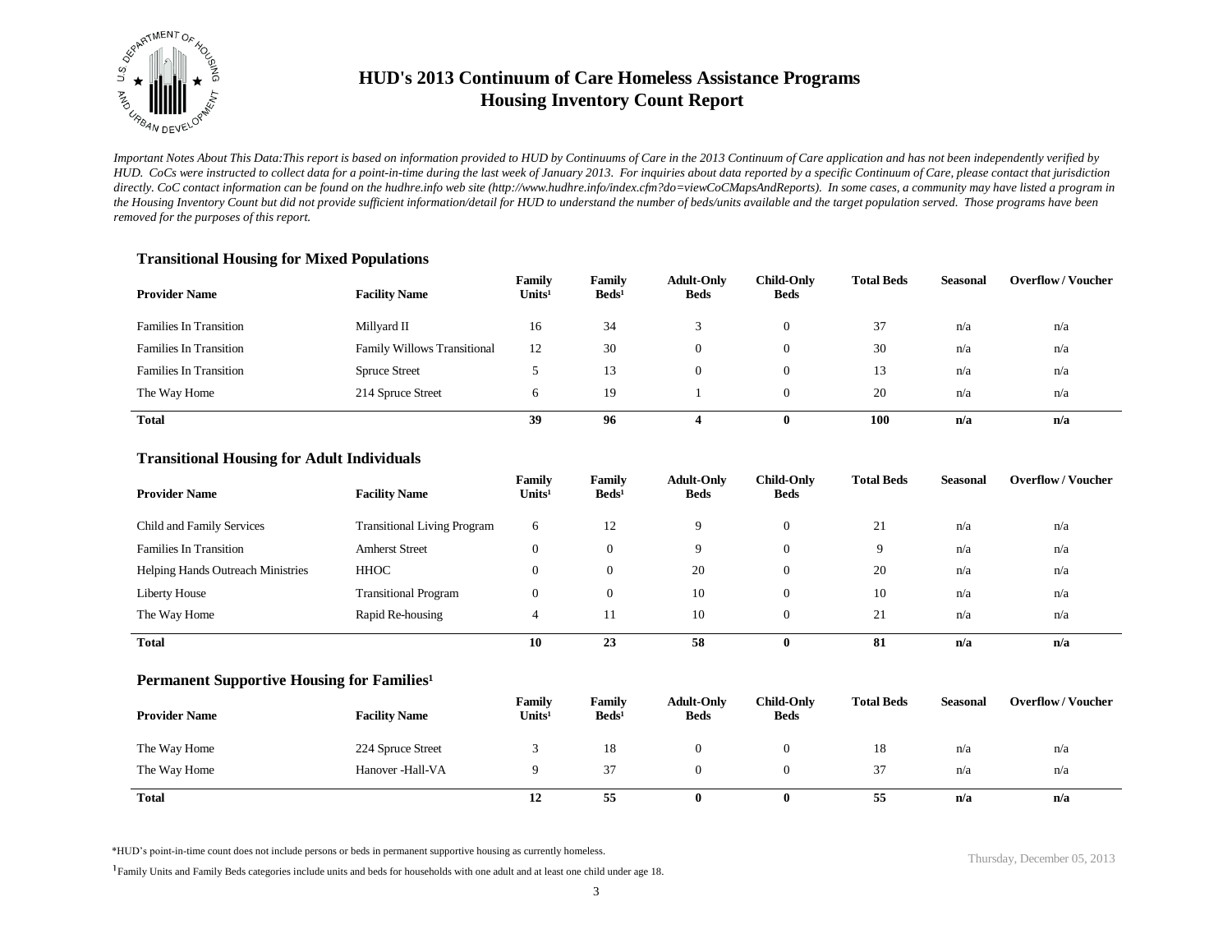

*Important Notes About This Data:This report is based on information provided to HUD by Continuums of Care in the 2013 Continuum of Care application and has not been independently verified by HUD. CoCs were instructed to collect data for a point-in-time during the last week of January 2013. For inquiries about data reported by a specific Continuum of Care, please contact that jurisdiction*  directly. CoC contact information can be found on the hudhre.info web site (http://www.hudhre.info/index.cfm?do=viewCoCMapsAndReports). In some cases, a community may have listed a program in *the Housing Inventory Count but did not provide sufficient information/detail for HUD to understand the number of beds/units available and the target population served. Those programs have been removed for the purposes of this report.*

| <b>Provider Name</b>          | <b>Facility Name</b>         | Family<br>Units <sup>1</sup> | Family<br>Beds <sup>1</sup> | <b>Adult-Only</b><br><b>Beds</b> | <b>Child-Only</b><br><b>Beds</b> | <b>Total Beds</b> | Seasonal | <b>Overflow/Voucher</b> |
|-------------------------------|------------------------------|------------------------------|-----------------------------|----------------------------------|----------------------------------|-------------------|----------|-------------------------|
| <b>Families In Transition</b> | Millyard I                   | 10                           | 20                          |                                  | 0                                | 22                | n/a      | n/a                     |
| <b>Families In Transition</b> | Family Willows Permanent (n  | 12                           | 29                          |                                  | 0                                | 29                | n/a      | n/a                     |
| <b>Families In Transition</b> | <b>Family Willows PHPIII</b> |                              |                             |                                  |                                  |                   | n/a      | n/a                     |
| <b>Total</b>                  |                              | 23                           | 51                          | n.                               | o                                | 57                | n/a      | n/a                     |

\*HUD's point-in-time count does not include persons or beds in permanent supportive housing as currently homeless.